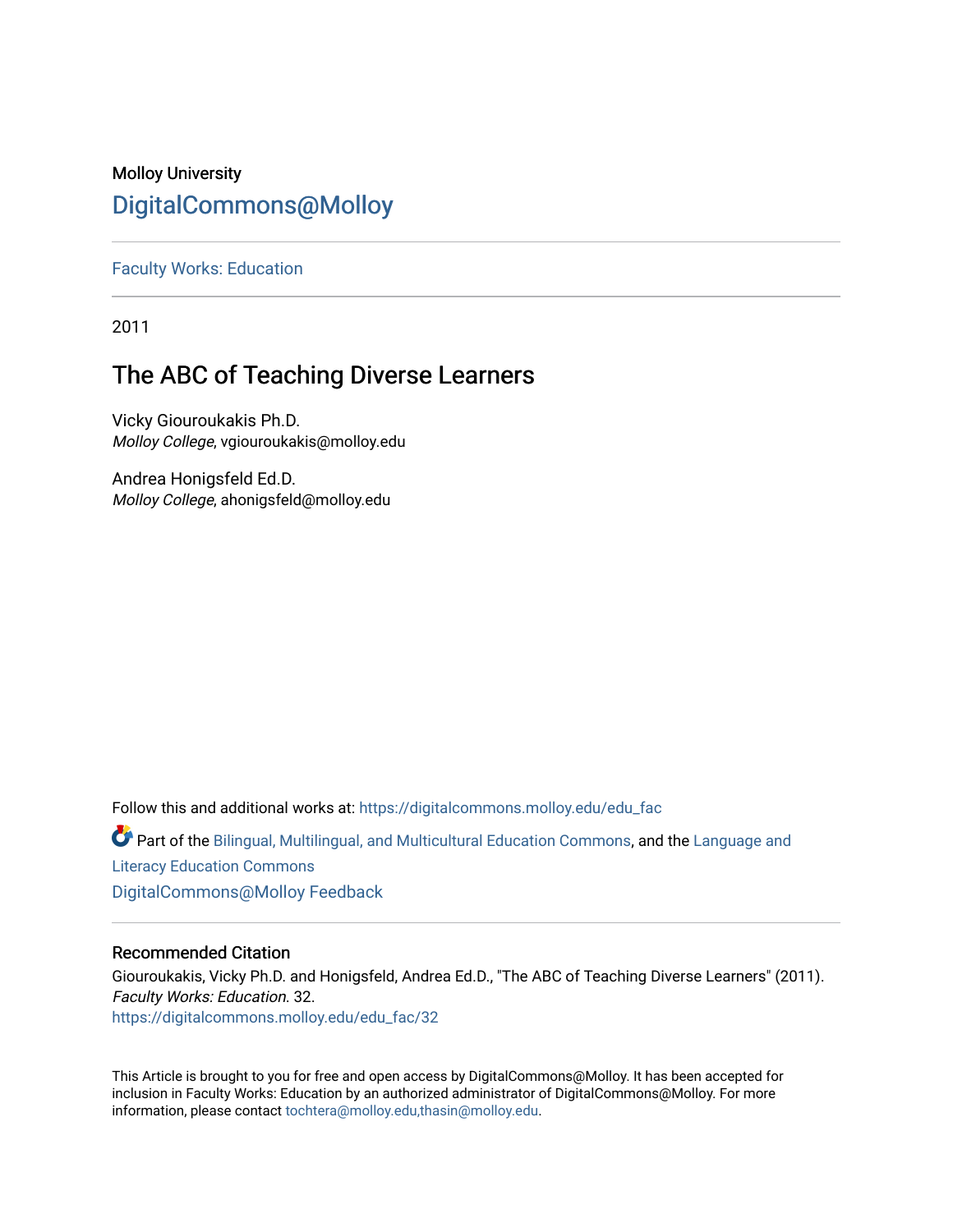

# The ABC of Teaching Diverse Learners



## Vicky Giouroukakis and Andrea Honigsfeld present their A-Z of culturally and linguistically responsive practices

As the impending Common Core State Standards (CCSS) seem sure to entail even more assessment in most states, there are increasing demands for teachers to adequately prepare all their students to meet the new standards and achieve passing scores on high-stakes, standardized state assessments. Teachers around the U.S. today are facing new standards, new assessments, and new curricula that they will need to study and incorporate quickly in order to comply with state and federal requirements while doing their best to provide quality education for all of their students.

Educators of English language Learners (ELLs) face added challenges because they need to develop and implement not only standards-based, quality lessons but also apply culturally and linguistically responsive practices that will meet the needs of their diverse learners. Based on our recently completed research (Giouroukakis & Honigsfeld, 2010), we have generated an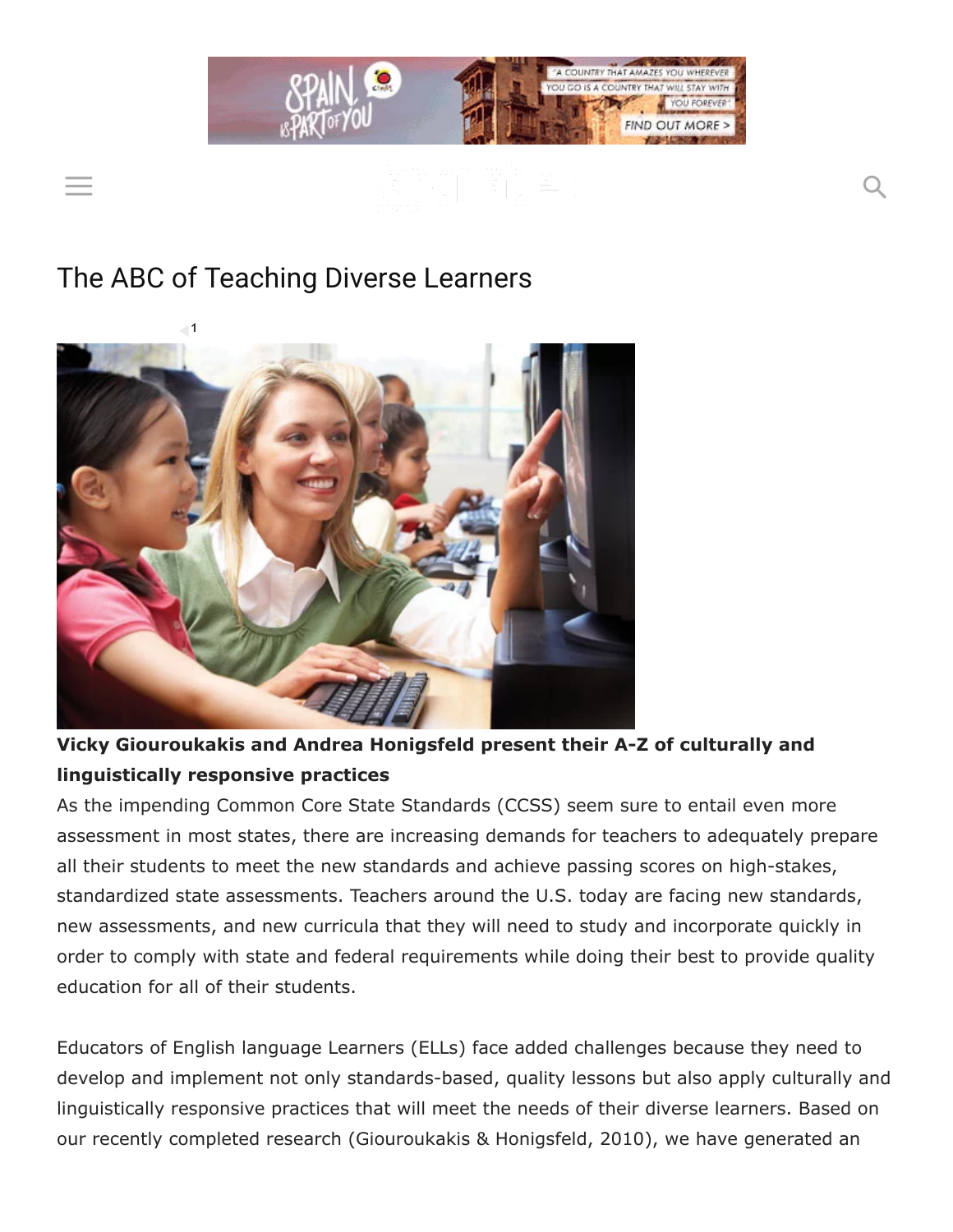ABC list of such practices that will aid all teachers of diverse learners in terms of preparing them for standards-based instruction and high-stakes testing:

Authentic Materials: Infuse authentic materials (e.g., songs, newspapers, video clips, and current events) in the core curriculum in order to make instruction more meaningful and more readily relatable to students' lives.

**Background Knowledge:** Activate students' background knowledge in order to help them connect new information to prior knowledge and thereby learn the material. If students' prior knowledge is limited, spend time on establishing a common frame of reference before a new topic is introduced.

**Comprehensible Input:** Use oral and written language that is understandable to students, which will enhance their learning.

**Differentiation of Instruction:** Vary your instructional strategies to address differences in students' language proficiency levels, academic readiness levels, and learning styles.

**Empathy:** Lower your students' anxiety by showing empathy and by being patient and reassuring. Help students overcome past failures and enhance their chances to tackle academically challenging material successfully.

Feed Forward: Consider offering "feed forward" rather than feedback when your students respond to written prompts by guiding them throughout the process and anticipating areas of special difficulties.

**Guided Practice:** Create ample opportunities for your students to rehearse their responses orally first (in pairs or in small groups) before putting them into writing.

Home-School Connection: Acknowledge and build on students' "funds of knowledge" (Moll, Amanti, Neff, & Gonzalez, 1992) that they bring from their home cultures.

**Interpersonal Support:** Learn as many key phrases as you can in your students' home languages, and offer your ongoing support through encouraging remarks both in English and the native language.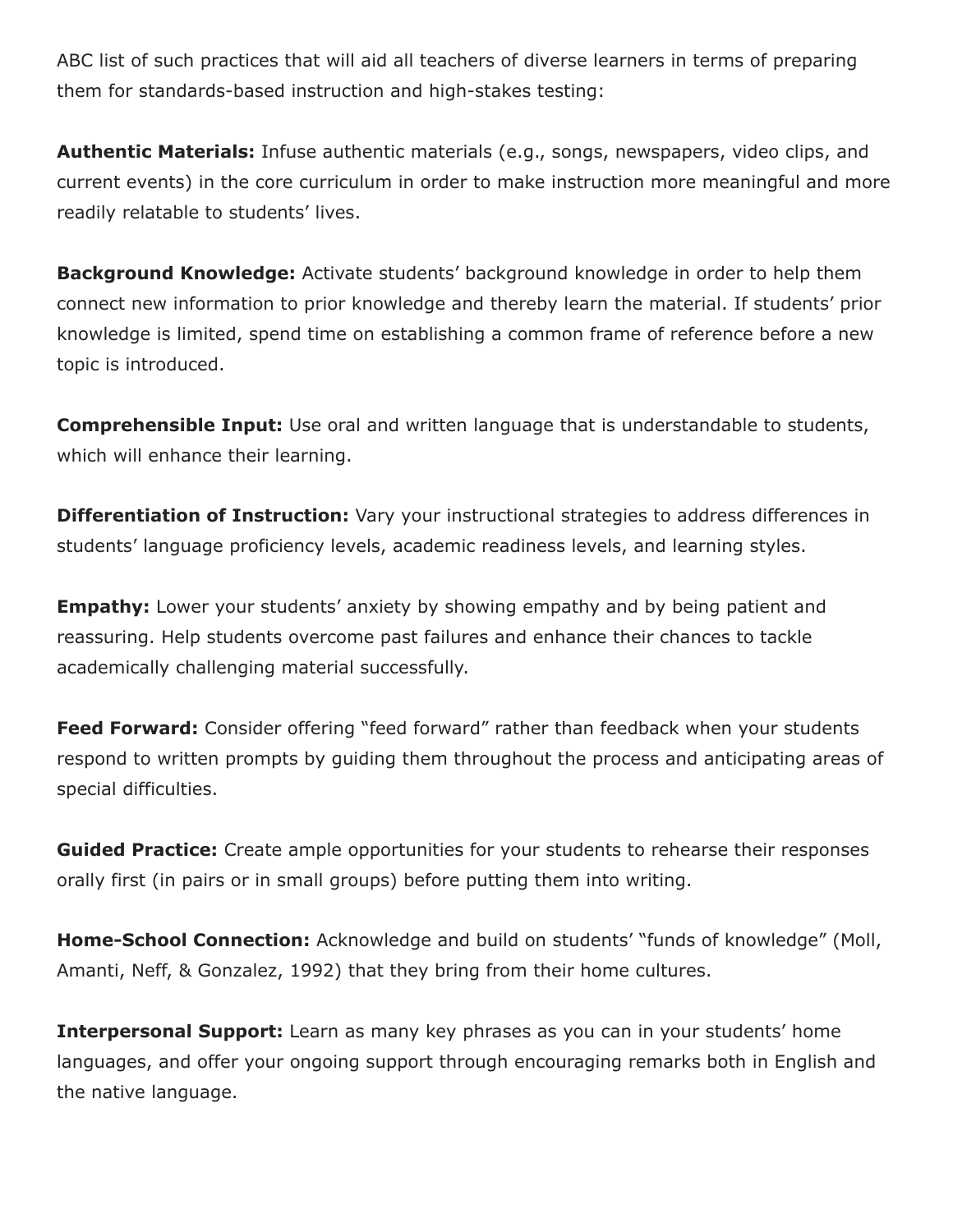**Joyful Learning:** Create a learning environment which recognizes that second language acquisition as well as content attainment may be more successful when the teaching-learning process is more enjoyable (Udvari-Solner & Kluth, 2007).

**Knowledge Construction:** Provide frequent opportunities for students to construct their own understanding of new concepts.

Learning about Your Students: Find out about your students and their diverse needs as much as possible (e.g., cultural, linguistic, academic, learning styles) in order to better address them.

**Multimodal Learning:** Use multimodal aids (e.g., auditory, visual, digital) in the classroom as a way to address students' diverse learning styles and interests.

**Native Language:** Encourage your students to use their native language in and outside the classroom as a medium for learning English as well as content; use bilingual dictionaries and glossaries during lessons and test taking situations.

**Opportunities for Interaction:** Provide frequent opportunities for student interactions though pair or small group work to enhance oral language development.

**Performance-Based Products:** Allow students to show mastery of content through varied performance-based assessments, not just through multiple choice tests or test items that emulate standardized tests. In an English class, use drama, songs, and role-playing to engage students as they develop new skills and to assess their knowledge.

**Questioning:** Assign questions or have students generate their own questions that are higher-order and require deep and broad thinking.

**Reflection:** Assign tasks that require students to reflect on ideas, topics, and problems such as journal writing, generating questions, and reader-response, in order to develop students' metacognitive skills, which will assist in problem-solving.

**Scaffolding:** Systematically employ instructional scaffolding techniques throughout your lessons, including modeling, vocabulary building, sentence starters, paragraph and essay frames, and structured and graphic organizers in order to provide support.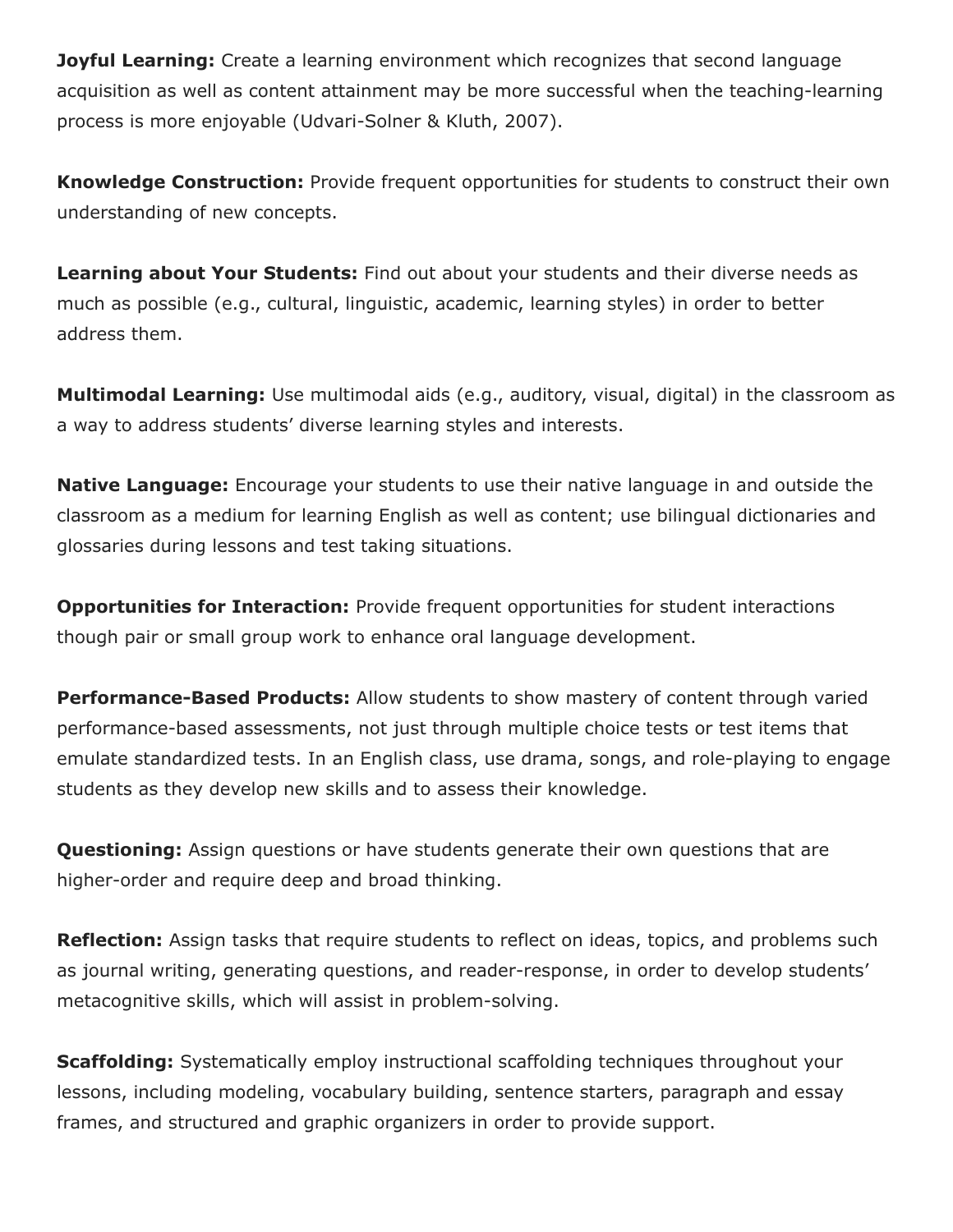Technology: Utilize technology as a tool to enhance your lessons, motivate students, and equip them with 21st century skills.

**Understanding:** Deepen the textual understanding of students by explicitly teaching them strategies, such as previewing, purpose-setting, and vocabulary teaching.

Vocabulary: Pre-teach and regularly review the essential vocabulary of content areas and of the testing directions (function verbs) in order to aid in text comprehension.

Wait Time: Give ELLs sufficient time to formulate their responses before calling on them to maximize their chances of responding successfully.

**Xerox:** Make copies of outlines, model responses, partially completed handouts, visual scaffolds and other supporting materials.

**Yes:** Say yes whenever possible. Think positively and transfer your enthusiasm for learning to your students.

Zone of Proximal Development (ZPD): In the Vygotskyan tradition, make sure ELLs have learning experiences within their ZPD (1978), by providing them with mentor texts and language models and by encouraging them to become self-directed, independent learners.

We believe that by applying culturally and linguistically responsive practices, teachers will address the unique needs of their diverse students and equip them with the 21st century skills necessary to succeed in school and the workforce as well as in life.

### References

Giouroukakis, V., & Honigsfeld, A. (2010) "High-Stakes Testing and English Language Learners: Using Culturally and Linguistically Responsive Literacy Practices in the High School English Classroom." TESOL Journal, 1(4), 470-499.

Moll, L. C., Amanti, C., Neff, D., & Gonzalez, N. (1992) "Funds of Knowledge for Teaching: Using a Qualitative Approach to Connect Homes and Classrooms." Theory into Practice, 31(2), 132-141.

Udvari-Solner, A., & Kluth, P. (2007) Joyful Learning: Active and Collaborative Learning in Inclusive Classrooms. Thousand Oaks, CA: Corwin Press.

Vygotsky, L. S. (1978) Mind in Society: The Development of Higher Psychological Processes. Cambridge, MA: Harvard University Press.